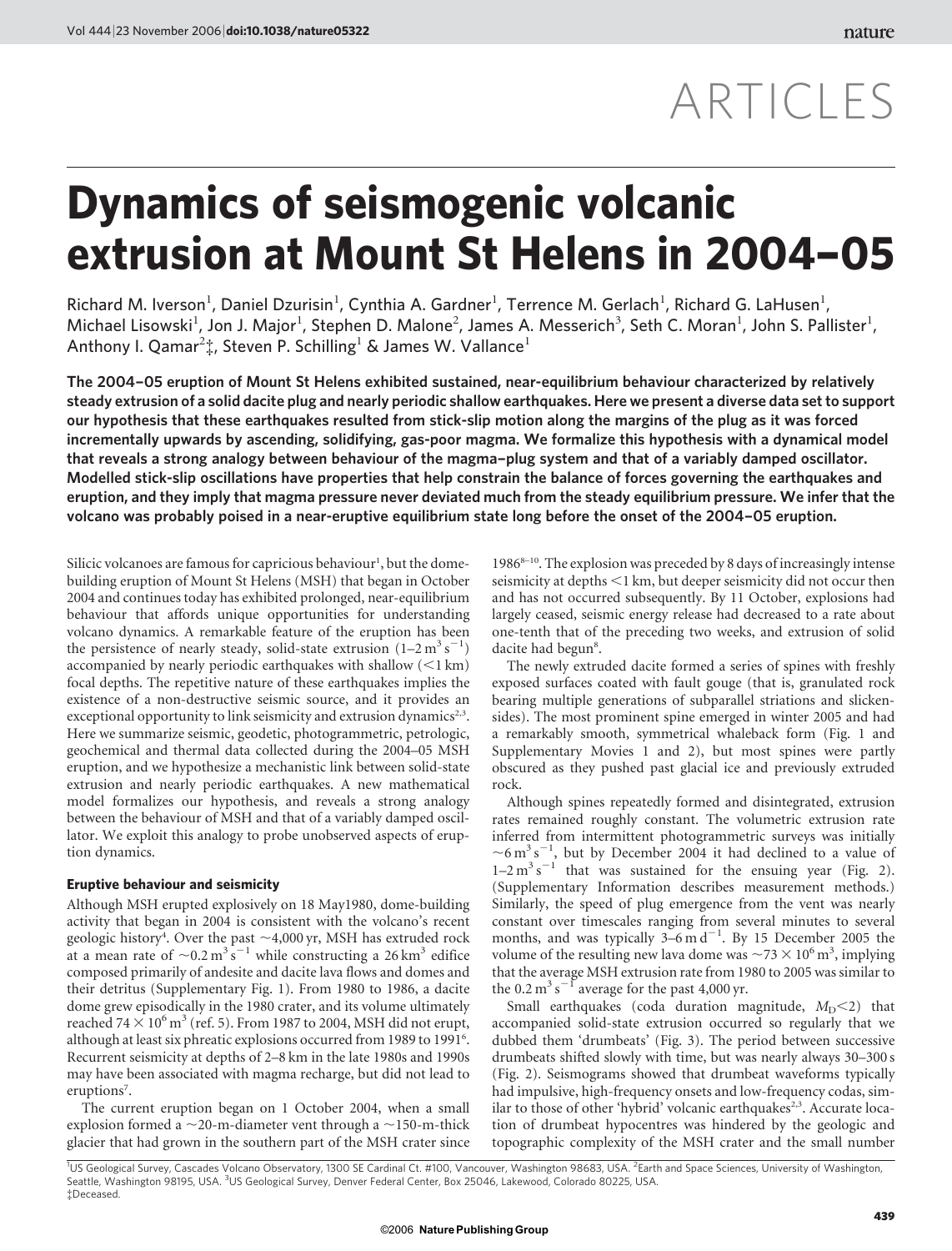

Figure 1 | Images of the whaleback spine and the surrounding MSH crater in February 2005. a, Oblique aerial view from the northwest. The arrow indicates the vent from which the whaleback emerged. The horizontal length

of smooth whaleback is about 380 m. b, Close-up view of the gouge-covered surface of the spine where it emerged from the vent, viewed from the northeast. c, Thermal infrared view from a perspective similar to b.



Figure 2 <sup>|</sup> Time-series data summarizing eruption behaviour. **a**, Cumulative volume of extruded rock. **b**, Mean period  $(\pm 1 \text{ s.d.})$  between successive earthquakes recorded at station YEL (Supplementary Fig. 1), computed for 24-h sampling windows. c, Linear extrusion rate  $\pm 1$  s.d., inferred from repeat photography. Data gaps appear where clouds obscured the view or equipment malfunctioned.  $d$ , Emission rates of gaseous  $CO<sub>2</sub>$  and SO2. e, Cumulative inward displacement of continuous GPS station JRO1, located 9 km north of the vent (Supplementary Fig. 1). Regional displacements due to plate tectonic motion (constrained by regional GPS) have been removed from data.

of crater seismometers (Supplementary Fig. 1), but within resolution limits ( $\sim$ 100 m), all drumbeats originated at depths  $\leq$ 1 km directly around or beneath the growing dome. Irregularly interspersed with the drumbeats were smaller and larger earthquakes ( $M_D \leq 3.4$ ) with differing seismic signatures, but these earthquakes rarely had any effect on drumbeat occurrence.

## Extruded rock, gouge and magma

Sampling of fault gouge coating the spines and of the dacite beneath the gouge was accomplished mostly by dredging from a helicopter. The gouge thickness was typically  $\sim$ 1 m and grain sizes were generally 0.001–10 mm. The gouge composition was similar to that of the newly erupted dacite, but included some constituents like those of pre-1980 MSH rocks. Airborne measurements of infrared radiation emitted by gouge emerging from the vent typically yielded temperatures of  $\sim$ 200 °C (Fig. 1), and temperatures within fissures penetrating through the gouge were no higher than  $730\,^{\circ}\text{C}$ . Initial results of rheological experiments showed that even at a temperature of 1,000 $\degree$ C, the new dacite deformed mostly by brittle failure rather than viscous flow, accentuating the potential for strain localization,



Figure 3 <sup>|</sup> Sample 24-h seismogram, illustrating regular occurrence of drumbeat earthquakes. Graph shows seismicity recorded at station YEL, located 1.5 km north of the 2004–05 vent (Supplementary Fig. 1). Time begins at 21:00 UTC on 1 December 2005, and scrolls from left to right and then top to bottom. Earthquake magnitudes were roughly 0.5–1 during this interval. (YEL/EHZ/UW is the station/component/network code for this seismic station.)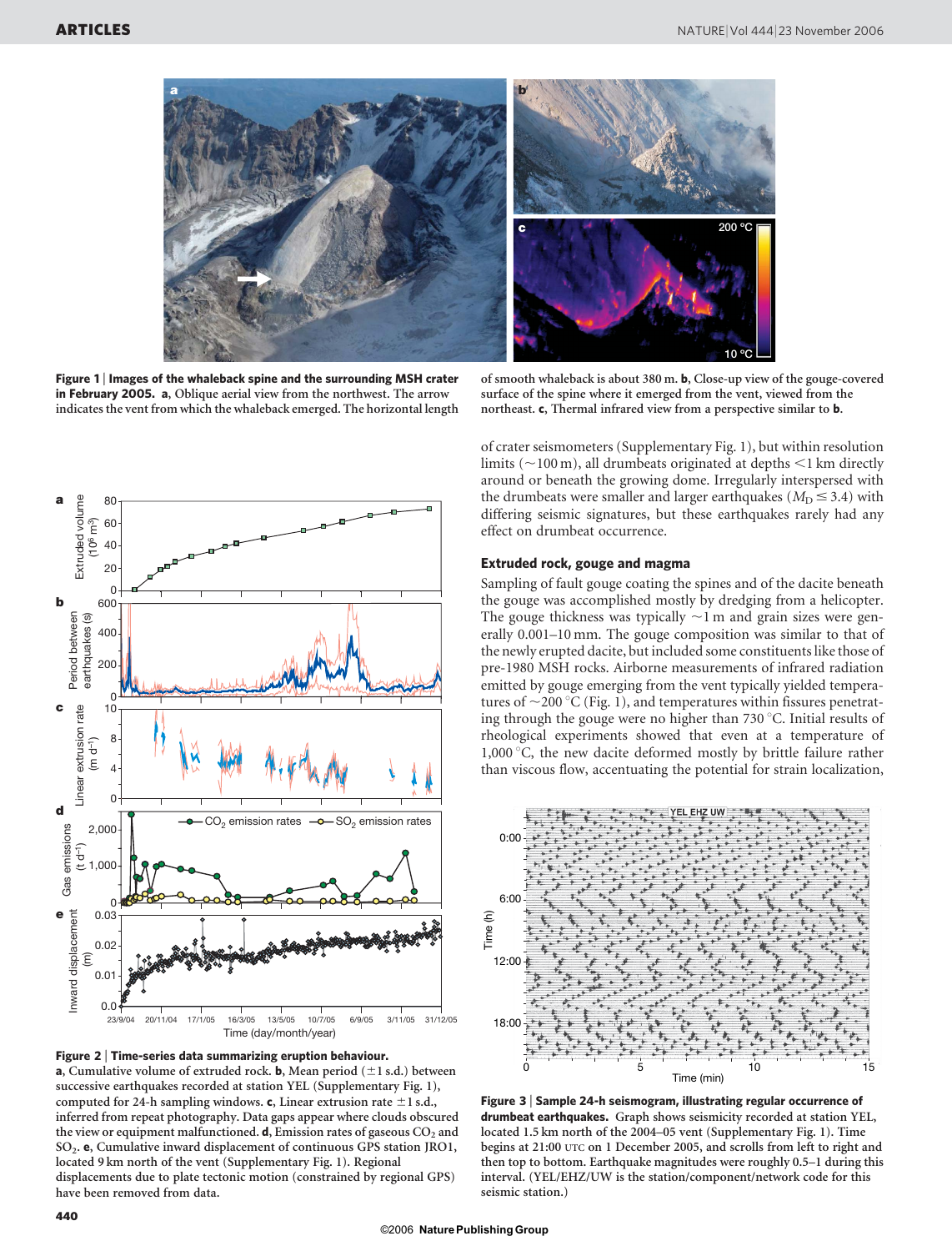placement rates increased from about  $10^{-6}$  to  $10^{-4}$  m s<sup>-1</sup> (ref. 13). The mineralogy and major- and trace-element compositions of the newly extruded dacite are similar to those of the youngest rocks composing the 1980s dome at  $MSH<sup>11</sup>$ . Moreover, Fe-Ti oxide equilibration temperatures of samples collected in November 2004 are like those of the 1986 MSH dacites (840–850 °C). Owing to these similarities and low magmatic gas emissions, we infer that much of the 2004–05 dacite originated from magma remaining in the reservoir tapped by the 1980s eruption. Nonetheless, the long-term magma history may be complex, as extruded rocks contain phenocrysts that range widely in age and inferred source depth $11$ .

Petrologic data imply that magma solidification occurred at depths  $\leq$ 1 km. The groundmass of the newly erupted dacite consists largely of a microlite mosaic of quartz or tridymite, sodic plagioclase and anorthoclase, with minor amounts  $\left($  < 15%) of high-silica rhyolite glass. The glass composition plots between the 0.1 and 50 MPa cotectics of the modified quartz–albite–orthoclase phase diagram for  $MSH$  dacites<sup>14</sup>, and the presence of tridymite further constrains the late stages of solidification to pressures of 10–20 MPa (equivalent to lithostatic pressures at depths of  $\sim$  0.5–1 km)<sup>11</sup>.

Volcanic gases intermittently measured by aircraft<sup>15</sup> included  $CO<sub>2</sub>$ ,  $SO<sub>2</sub>$  and H<sub>2</sub>S, and these measurements indicated the presence of magma with exsolved gas content lower than that at MSH in the early 1980s. Following the explosion of 1 October 2004, gas emission rates were  $\leq 150$  t d<sup>-1</sup>CO<sub>2</sub> and  $\leq 8$  t d<sup>-1</sup>H<sub>2</sub>S, and after extrusion began on 11 October, mean emission rates increased to about  $650 \text{ t d}^{-1}$  CO<sub>2</sub> and 100 t  $d^{-1}$  SO<sub>2</sub> (Fig. 2). The cumulative CO<sub>2</sub> released through July 2005 (about 190 kt) indicates that the 2004–05 magma was gas-saturated at 8 km depth, and it constrains the gas volume fraction at that depth to  $\leq$ 2% (assuming that the 2004–05 and 1980–86 MSH dacites have similar water contents of  $\sim$ 5 wt% in the rhyolitic melt fractions<sup>14,16,17</sup>). Calculations using established methods<sup>16</sup> indicate that the gas volume fraction grew during magma ascent, reached about 50% at  $\sim$ 1 km depth, where solidification began, and averaged  $\sim$ 12% between 1 and 8 km. Allowing for inevitable gas separation during extrusion, these results are consistent with observed vesicle volume fractions of  $11-34\%$  in samples of the 2004–05 dacite<sup>11</sup>.

#### Geodetic constraints on magma source

Measured displacements of the volcano flanks and adjacent areas imply that the volume of magma evacuated from depths  $\leq$ 10 km was considerably less than the volume of extruded rock. No evidence of systematic pre-eruption surface displacement was detected by GPS (Global Positioning System) surveys in 2000 and 2003 of a 40-station network centred on the volcano, nor by continuous operation of GPS station JRO1, located 8 km north of the volcano (Supplementary Fig. 1). Seismicity that heralded the eruption onset was accompanied by only centimetre-scale downward and inward surface displacements at JRO1 (Fig. 2). The measured displacement pattern corresponds well with predictions of an elastic half-space model<sup>18</sup> that assumes pressure decrease within a vertically oriented, prolate spheroidal cavity with a mean depth of 8 km and volume loss of  $\sim$  2  $\times$  10<sup>7</sup> m<sup>3</sup> from 1 October 2004 to 25 November 2005. This apparent volume loss is less than one-third of the volume of rock extruded during the same period, and most of the apparent volume loss occurred before the onset of nearly steady extrusion in December 2004 (Fig. 2), implying that magma recharge from a deep  $(>10 \text{ km})$  source accompanied extrusion.

#### Mechanical hypothesis

To examine connections between solid-state extrusion and persistent drumbeat earthquakes at MSH, we consider mechanical processes



Figure 4 | Diagram of model. See text for details.

that differ from those addressed by models of erupting fluid magma<sup>19,20</sup> or seismogenic motion of volcanic fluids<sup>21</sup>. We hypothesize that repetitive stick-slip motion along the margins of the extruding solid plug is responsible for generating drumbeat earthquakes, and that the stick-slip cycles themselves represent mechanical oscillations about equilibrium. Although prior studies have invoked stickslip behaviour to explain cyclical behaviour during volcanic eruptions12,22–24, they have not quantified the causes and character of stick-slip dynamics.

Quantification of our hypothesis requires identification of pertinent assumptions, parameters and variables (Fig. 4). We assume that magma flows into the base of an eruptive conduit (at 8 km depth, inferred from 1980–2000 seismicity) at a steady rate  $Q = 2 m^3 s^{-1}$ . An effectively rigid plug of solidified magma occupies the conduit's upper  $\sim$ 0.5 km (inferred from petrologic and seismic data), but the position of the plug base may change owing to upward motion and basal accretion at mass rate  $\rho$ B, where  $\rho$  is magma bulk density and  $B$  is the volumetric rate of magma solidification. We assume that the plug bulk density  $\rho_r$  is constant (2,000 kg m<sup>-3</sup>, inferred from dome-rock specimens) and that the plug mass  $m$  can evolve owing to differences between  $\rho B$  and  $\rho_r E$ , where E is the volumetric rate of surface erosion. For simplicity we assume that  $\kappa = \rho B - \rho_r E$  is constant; thus  $m=m_0+\kappa t$ , where  $m_0$  is the initial plug mass and t is time. We estimate the horizontal cross-sectional area of the plug base, A, to be 30,000 m<sup>2</sup> (obtained by dividing  $Q = 2 \text{ m}^3 \text{ s}^{-1}$  by the linear extrusion velocity  $7 \times 10^{-5}$  ms<sup>-1</sup>); this A implies an effective vent diameter of  $\sim$ 200 m, consistent with results of photogrammetric analyses (Supplementary Movie 1). We estimate the magma compressibility  $\alpha_1$  as  $10^{-7}$  Pa<sup> $-1$ </sup> (appropriate for a 12% mean bubble content<sup>25</sup>), and estimate the conduit wall compliance  $\alpha_2$  as  $10^{-9}$  Pa<sup>-1</sup> (appropriate for fractured rock). Values of  $\alpha_1$  and  $\alpha_2$  are not tightly constrained, but  $\alpha_1 > \alpha_2$  is virtually certain, and we therefore infer that magma compression dominates elastic strain as the system pressurizes. Extrusion is resisted by the friction force F and the plug weight mg, where g is the acceleration due to gravity. Dependent variables that evolve during extrusion are the upward plug velocity u, magma pressure against the base of the plug  $p$ , mean magma density  $\rho$ , and volume of the magma-filled conduit V.

If drumbeat earthquakes result from incremental slip along the margins of the plug, then the slip distance per drumbeat is  $\bar{u}T$ , where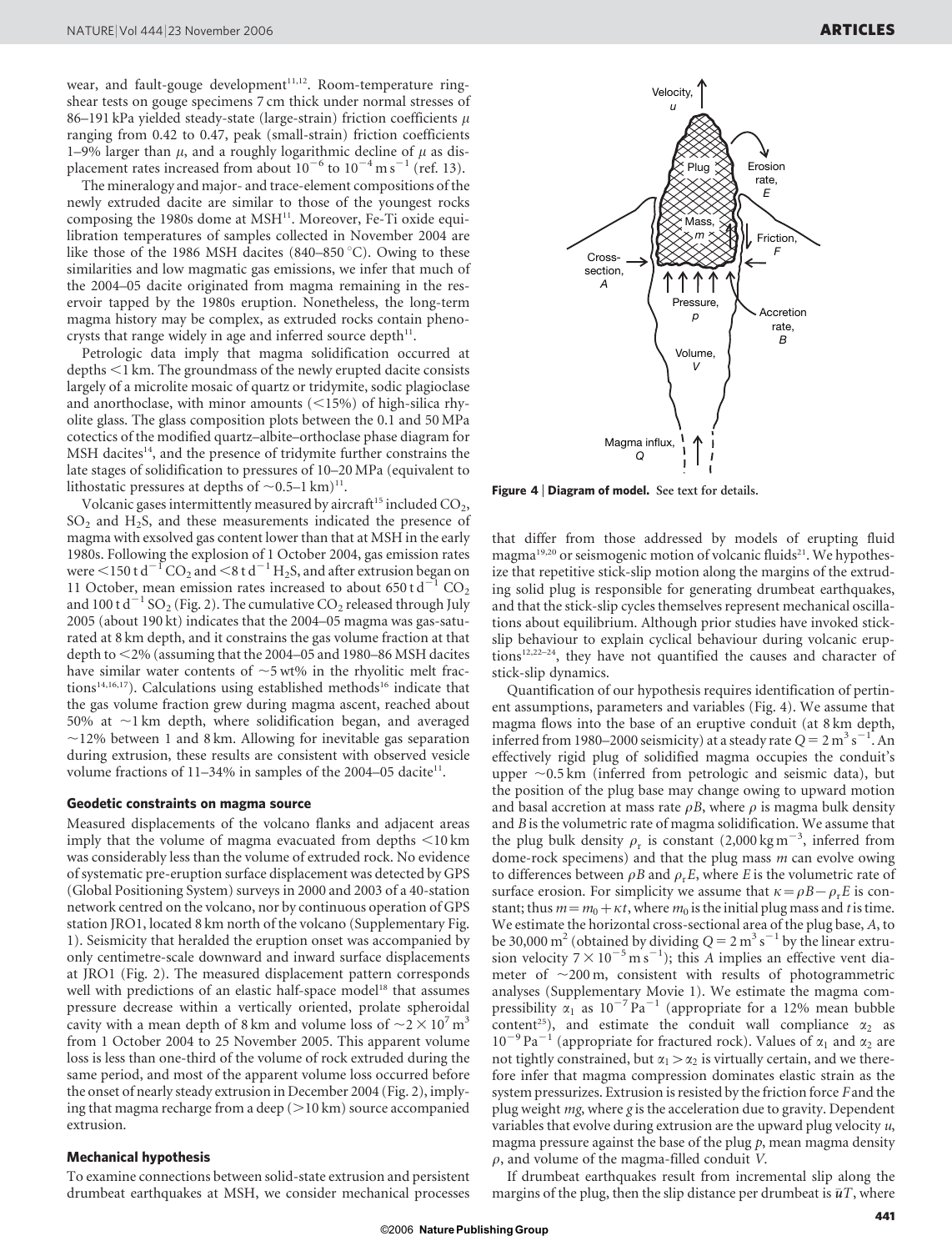$\bar{u}$  is the mean extrusion velocity and T is the drumbeat period. On this basis, we infer that individual slip events typically involve plug displacements of  $\sim$ 5 mm at earthquake focal depths. Calculations test whether our mechanical hypothesis is consistent with periodic displacements of this size, although such small, brief displacements were not measurable by our instruments.

#### Mathematical model

We formalize our hypothesis with a model based on the following: one-dimensional conservation laws describing the evolving mass and vertical momentum of the solid plug and underlying magma; constitutive equations defining F,  $\alpha_1$  and  $\alpha_2$ ; and the assumption that Q is constant. For these conditions the governing equations reduce to:

$$
\frac{du}{dt} = -g + \frac{1}{m_0 + \kappa t} (pA - \kappa u - F)
$$
 (1)

$$
\frac{\mathrm{d}p}{\mathrm{d}t} = \frac{-1/V}{\alpha_1 + \alpha_2} (Au + RB - Q) \tag{2}
$$

$$
\frac{\mathrm{d}V}{\mathrm{d}t} = \frac{\alpha_1}{\alpha_1 + \alpha_2} (Au + RB - Q) + Q - B \tag{3}
$$

where  $R=1-(\rho/\rho_r)$  is a nearly constant coefficient determined by an isothermal equation of state, and all other variables and parameters are defined above. (Detailed derivations and discussions of these equations are provided in Supplementary Information.)

If the plug mass is constant and the basal solidification rate equals the magma influx rate, equations  $(1)$ – $(3)$  have an equilibrium solution describing steady plug extrusion with constant magma pressure and density, conduit volume, and plug friction  $(u=(Q-RB)/A,$  $p=(m_0g+F)/A$ ,  $\rho=\rho_0$ ,  $V=V_0$ ). Key dynamics questions are whether such steady states are stable, whether persistently oscillating states that can produce drumbeat earthquakes are probable, and whether initial disequilibrium states are attracted to steady or unsteady states.

Insight is gained by approximating  $R$  as constant, differentiating equation (1), combining it with equation (2), and normalizing the result to obtain an equation describing damped, forced oscillations of the scaled extrusion velocity,  $u' = u/[(Q - RB)/A]$ :

$$
(1+Kt')\frac{d^2 u'}{dt'^2} + 2D\frac{du'}{dt'} + \frac{u'}{V'} = \frac{1}{V'} - \frac{Kgt_0}{(Q-RB)/A}
$$
(4)

Here  $t' = t/t_0$ ,  $V' = V/V_0$ , and quantities that largely control plug motion are the characteristic time,  $t_0$ , dimensionless mass change rate, K, and dimensionless damping, D:

$$
t_0 = \frac{[m_0(\alpha_1 + \alpha_2)V_0]^{1/2}}{A}, K = \frac{\kappa t_0}{m_0},
$$
  

$$
D = K + \frac{1}{2} \frac{t_0}{m_0} \frac{dF}{du}
$$
 (5)

 $1/2$ 

In the simple case in which  $K=0$ ,  $V=V_0$ , and D is constant (implying that F is a linear function of  $u$ ), solutions of equation (4) indicate that  $u'$  either equals 1 (the steady equilibrium state) or oscillates about equilibrium with period  $T=2\pi t_0$ . This formula yields reasonable predictions of the period between drumbeat earthquakes at MSH (Supplementary Fig. 2), but a model as simple as equation (4) with constant D cannot explain drumbeat persistence because it predicts that oscillations in extrusion rate grow unstably if  $D < 0$ , decay to a stable, steady state if  $D > 0$ , and remain unchanged only in the improbable case with  $D = 0$ . These inferences are modified only slightly if  $K \neq 0$  or  $V \neq V_0$ .

Persistent oscillations are much more probable if D varies as a consequence of nonlinearly rate-dependent friction, which produces variable feedback. To illustrate effects of such feedback we use a simple nonlinear friction rule:

$$
F = \operatorname{sgn}(u) F_0 \left( 1 - c \sinh^{-1} |u/u_{\text{ref}}| \right) \tag{6}
$$

in which sgn(u) denotes the sign of u,  $F_0$  is the friction force at static limiting equilibrium (for details, see Supplementary Information), c is a rate-weakening parameter ( $c \ll 1$ ), and  $u_{ref}$  is a reference value of  $u$  (Supplementary Fig. 3). This function mimics key aspects of MSH fault-gouge friction measured in experiments $13$ , but it omits evolving state variables included in more elaborate friction models<sup>26</sup>. Equation (6) does, however, include a fundamental type of state dependence: if oscillations lead to  $u = 0$ , F abruptly changes from positive to negative because gravity provides a potential for downward plug motion, which friction opposes. When  $F$  jumps, damping becomes infinite and prohibits downward settling of the plug, thereby transforming oscillatory instability to stick-slip instability (Supplementary Fig. 4).

Numerical solutions of equations (1)–(3) using a Runge-Kutta method<sup>27</sup> and incorporating equation  $(6)$  show how stick-slip cycles are regulated during extrusion. In the examples discussed here (with  $K = 0$ ,  $B = Q = 2 \text{ m}^3 \text{s}^{-1}$ ,  $T = 10 \text{ s}$  and  $u_{\text{ref}} = 0.1(Q/A)$ , values of D at the equilibrium slip rate  $u_0=Q/A$  completely determine the behaviour of solutions. As the magnitude of D increases, slip events become less frequent and more abrupt, and simultaneous evolution of u and p reveals key features of the system's dynamics (Fig. 5). When basal magma influx produces pressure exceeding the static equilibrium value, it triggers slip at a rate that depends on D. When the



**Figure 5** | **Calculated stick-slip extrusion behaviour.** Computations  
employed *D* values obtained by using equation (6) to find  

$$
[dF/du]_{u=u_0} = -F_0 c/u_{ref}[1 + (u_0/u_{ref})^2]^{-1/2}
$$
 and substituting this result in  
equation (5). Results are depicted as time series (**a**), and as limit cycles in the  
velocity–pressure phase plane (**b**). Arrows in **b** point in the direction of



advancing time. Initial conditions (IC) for these calculations represent static limiting equilibrium specified by  $u=0$ ,

 $p=p_0=(m_0g+F_0)/A = 1.2936\times10^7$  Pa,  $V=V_0=6.32\times10^5$  m<sup>3</sup> and  $\rho = \rho_0 = 2{,}000 \text{ kg m}^{-3}$ .